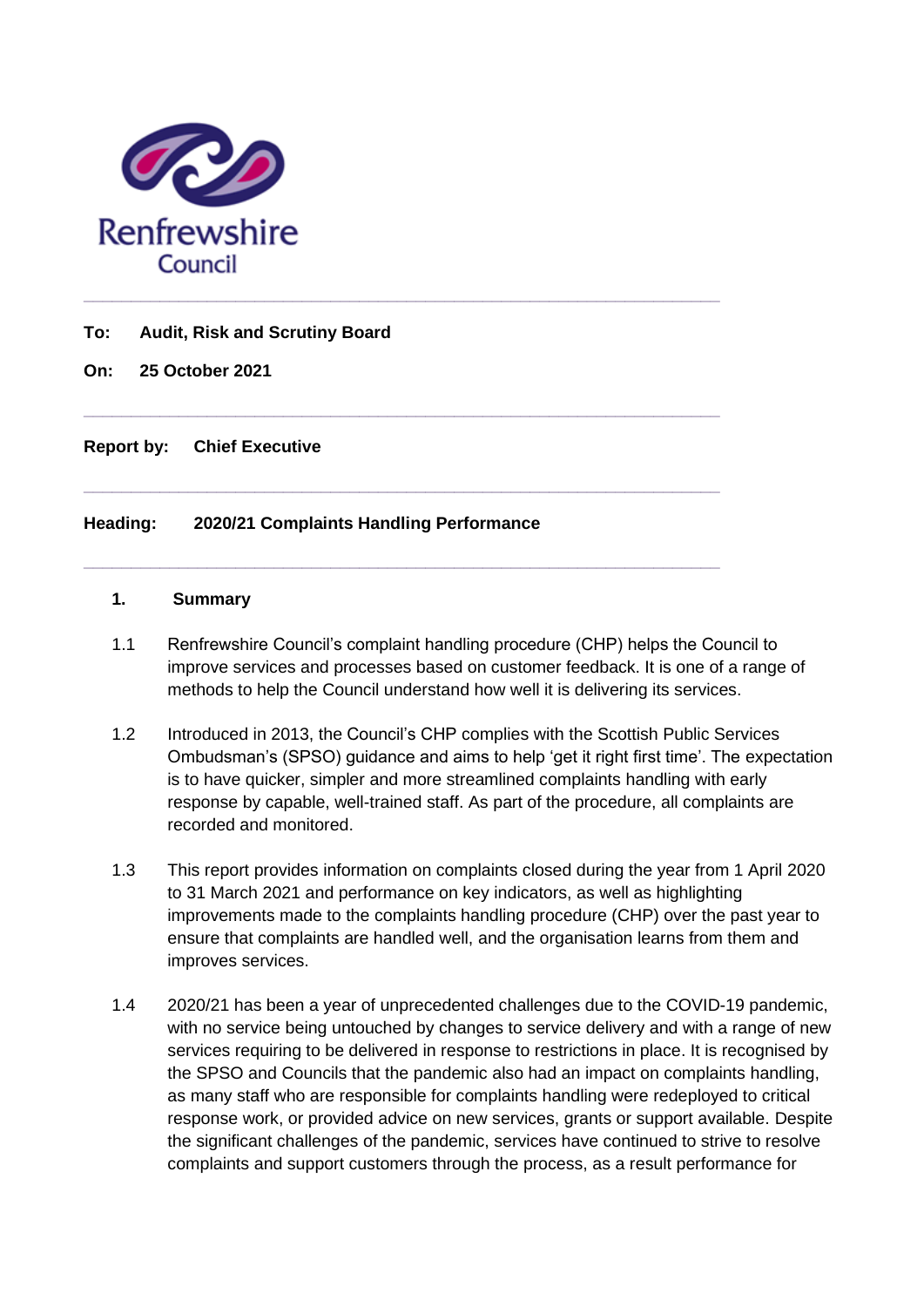complaints handling has remained comparatively stable over 2020/21, which is a credit to our committed workforce.

- 1.5 The key messages highlighted in the report are as follows:
	- 6,179 complaints were received in 2020/21, which has decreased from 7,294 in 2019/20
	- 84.1% of our complaints are dealt with as frontline response, demonstrating the Council's commitment to getting it right first time in response to complaints (86.8% in 2019/20)
	- 73% of frontline complaints and 74.8% of investigation complaints received were completed within target timescales (72% and 87% respectively in 2019/20)
	- the average time to respond to frontline complaints was 10 days, which is above the SPSO target of 5 days, further information is provided in section 6 of the report
	- the average time to respond to an investigation complaint was 15 days, which is within the SPSO target of 20 days
	- 2020/21 breakdown of complaints received by services is broadly reflective of the volume of services provided, with Environment and Infrastructure delivering the highest volume and widest scope of frontline Council services and consequently receiving the highest volume of customer interactions
	- the Scottish Public Services Ombudsman (SPSO) introduced changes to the national complaints handling process, which all local authorities were required to implement by April 2021
	- a new system to support the logging of and learning from complaints was launched by the Council in April 2020, which has meant performance data comes from a single source, this will improve business intelligence and customer insight data
	- over the Summer the SPSO issued a Performance Indicators framework for consultation, as part of the revised model complaints handling procedure (MCHP).
- 1.6 A performance scorecard has been included within the appendix of this report to provide additional data. The performance indicators that have declined in performance for 2020/21 will be further explored and monitored, working closely with services to identify where additional support and guidance is required.

# **2. Recommendations**

- 2.1 It is recommended that members of the Audit. Risk and Scrutiny Board:
	- Note the content of this report

### **3. Background**

3.1 Renfrewshire Council's complaint handling procedure was implemented in 2013 and complies with the model complaints handling procedure for local authorities introduced by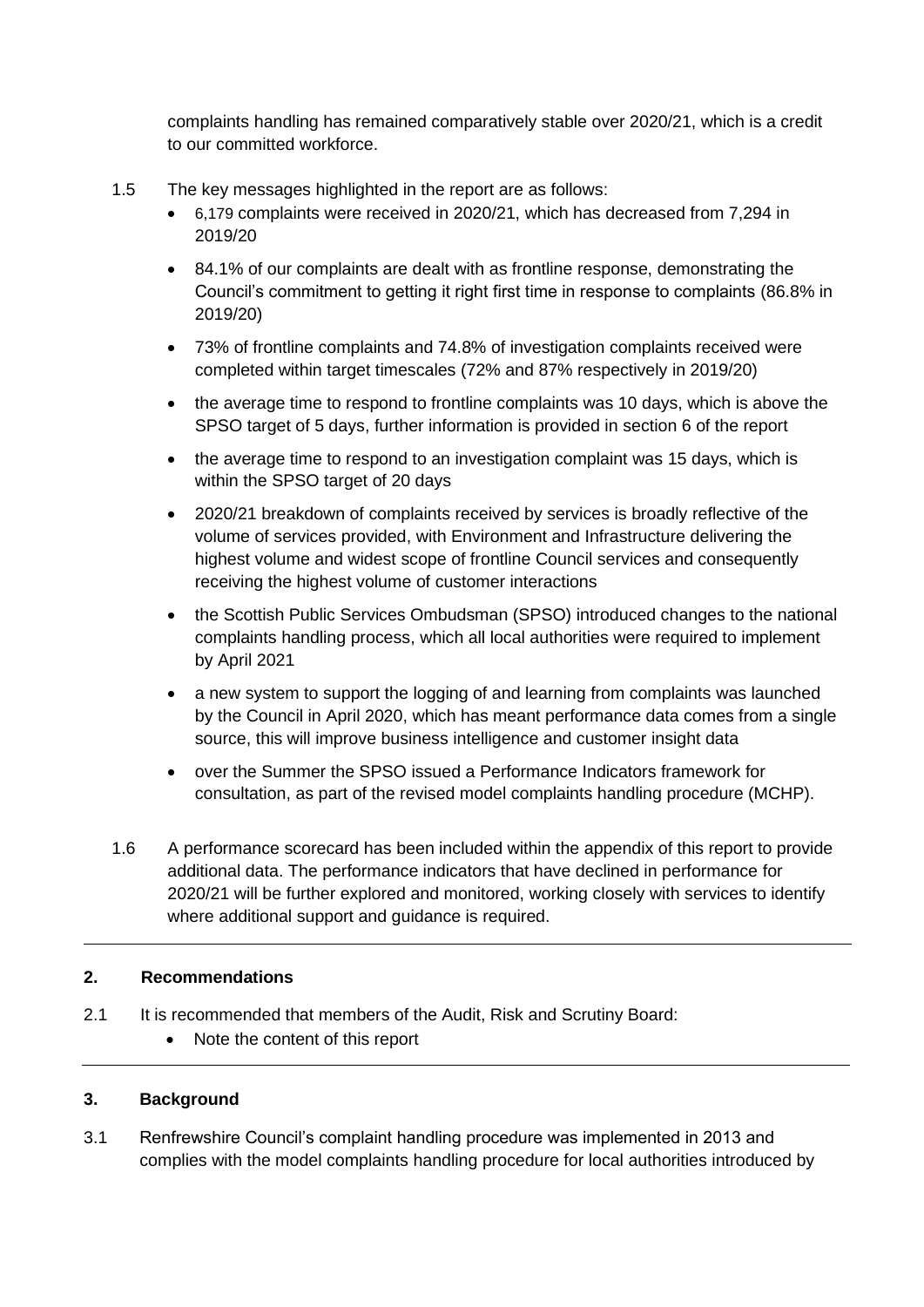the Scottish Public Services Ombudsman at that time, and has been reviewed to include updated guidance over the years.

- 3.2 The CHP reflects Renfrewshire Council's ongoing commitment to the provision of highquality complaints handling. The CHP operates to ensure that complaints are processed and responded to consistently within target timescales, with a particular focus on working to resolve customer dissatisfaction as close as possible to the point of contact or service delivery.
- 3.3 Services record, analyse and monitor complaints performance and use the information gathered through the CHP to improve service delivery wherever possible.
- 3.4 In line with the SPSO complaints handling procedure, Renfrewshire Council's CHP uses a two-stage process, Frontline Response and Investigation:

### **Frontline Response**

The frontline response stage aims to quickly resolve straightforward customer complaints that require little or no investigation. Any member of staff may deal with complaints at this stage.

The main principle is to seek an early response, resolving complaints at the earliest opportunity and as close to the point of service delivery as possible. This may mean a faceto-face discussion with the customer or asking an appropriate member of staff to deal directly with the complaint. **The Council has 5 days to respond to these complaints.** 

**An example of a complaint which may be addressed at the frontline response stage is where a customer complains that a staff member failed to attend a scheduled appointment. When this is reported, the service should provide an apology and reschedule the appointment at a suitable time for the customer.** 

### **Investigation**

Not all complaints are suitable for frontline response and not all complaints will be satisfactorily resolved at this stage. Investigation complaints are typically complex or require a detailed examination before resolving. These complaints may already have been considered at the frontline response stage, or they may have been identified from the start as needing investigation.

An investigation aims to establish all the facts relevant to the points made in the complaint and to give the customer a full, objective and proportionate response that represents the final position. **The Council has 20 days to respond to these complaints.** 

**An example of an investigation complaint may relate to the standard or nature of a repair within a Council property which requires an inspection or visit to investigate. As a supervisor or manager might need to examine the repair to assess this and agree with the customer the corrective work required, this will most likely require the 20 day timescale.** 

3.5 In line with other authorities, our complaints policy does not include a number of service areas that are processed through other means, some examples include: the right to appeal a refusal of planning permission or to appeal planning conditions - this is made to the Local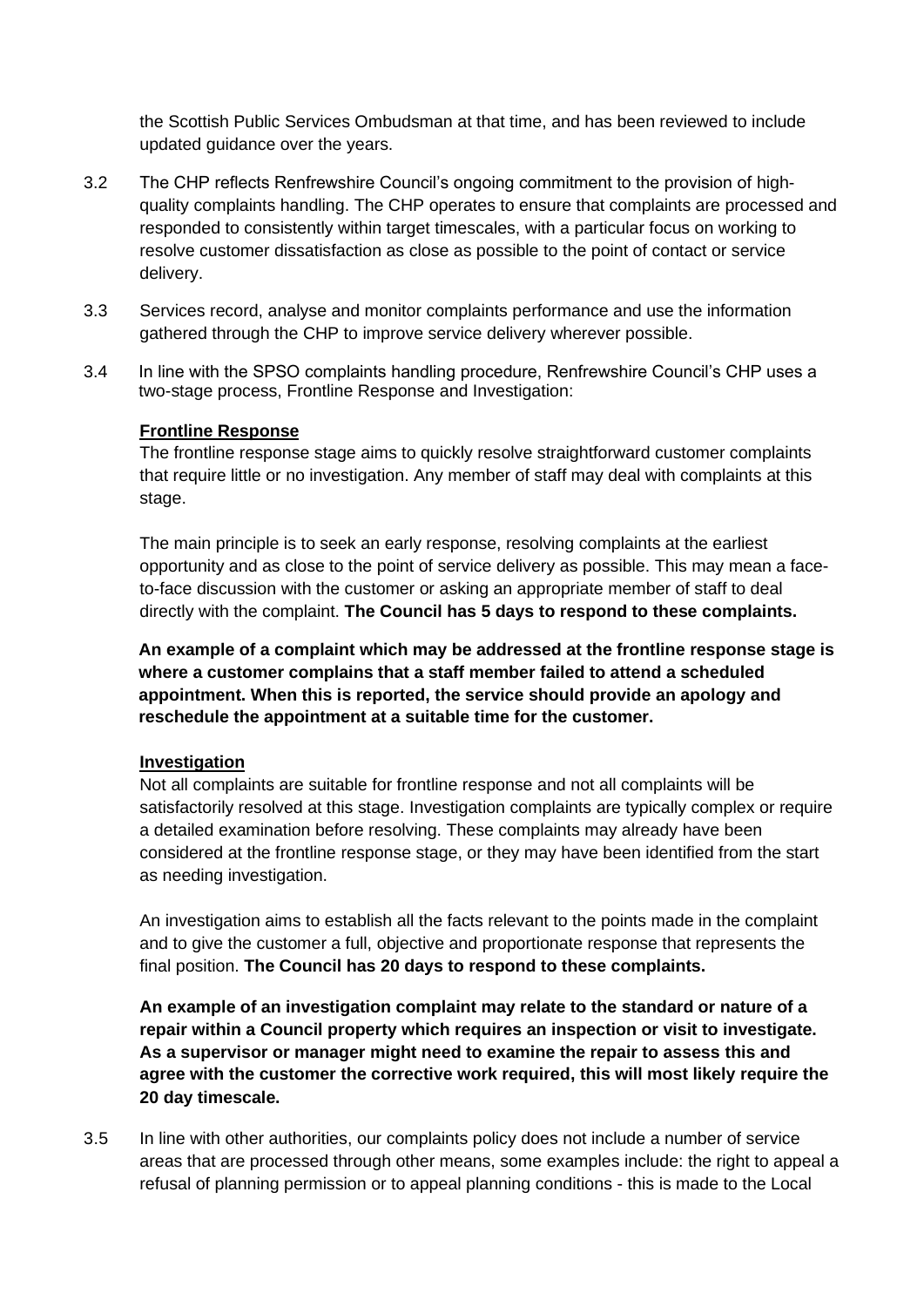Review Body or the Scottish Ministers; allegations of bullying are treated and investigated as bullying incidents - by the education establishment; and a compensation claim for personal injury, loss of or damage to property - are processed through the Council's standard 'Public Liability Claim Form'.

3.6 As there is no longer a standalone Social Work Model Complaints Handling procedure from the SPSO, social work complaints are handled as part of the SPSO Local Authority procedure, the data for these services are included in the service charts below. The 77 complaints across social work services relate to services provided by Children's Services and the Health and Social Care Partnership (HSCP), Social Work Children's Services received 40 complaints, and the HSCP received 37 complaints.

## **4. Revised national guidance Scottish Public Services Ombudsman (SPSO)**

- 4.1 The SPSO completed a review on their own guidance and model complaints handling procedure in 2019, Local Authorities had one year to implement these national changes (1 April 2020 to 1 April 2021), the key changes to the statutory model are set out below:
	- a new outcome to a complaint has been introduced, where a complaint can be classed as *resolved*. A complaint is resolved when both the Council and the customer agree what action (if any) will be taken to provide full and final resolution for the customer, without making a decision whether the complaint is upheld or not upheld;
	- where a customer has received a frontline response to their complaint and wishes to escalate their complaint to investigation, they must request this either within 6 months of when they first knew of the problem, or **within two months of receiving their response to their frontline complaint** (if this is later); and
	- the points of an investigation complaint and expected outcomes are clear from the complaint, **these must be set out** in the initial acknowledgment asking the customer to get in touch if they disagree.
- 4.2 When the Council's new complaints system was being developed it was configured to make sure it could capture any new information required ahead of the April 2021 deadline, such as adding the new resolved outcome and the change of terminology required. From January 2021, the focus has been on communicating these national changes to staff. The Council's complaints policy has been updated to reflect these changes with additional guidance provided to staff.

### **5. Impact of the COVID-19 pandemic on complaints handling**

5.1 Nationally, the COVID-19 pandemic has had an impact on complaints handling and it is recognised by Councils that many staff who are responsible for complaints handling were redeployed to critical response work, or provided advice on new services, grants or support available. Despite the significant challenges of the pandemic, services have continued to strive to resolve complaints at frontline, they have quickly adapted to the roll out of a new complaint system, the Council's statutory requirements were met, and the new MCHP was implemented on time.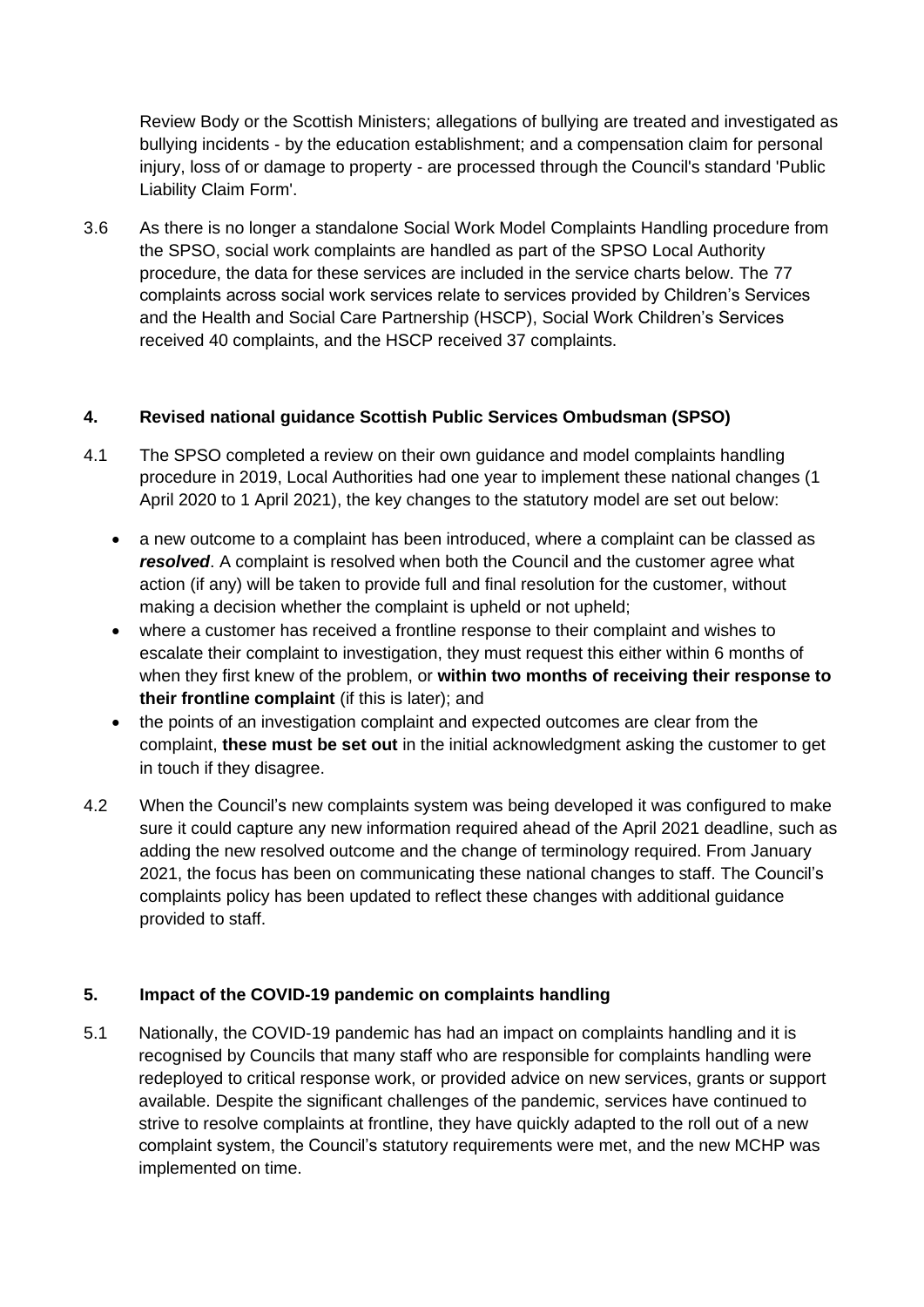- 5.2 In terms of the impact that the pandemic has had on the Council's complaints handling for 2020/21, some areas to note are:
	- **variation in quarterly data** during the first lockdown, there was a 53% decrease in number of complaints received in quarter 1, April to June 2020, than with the previous year's quarter (for quarter 1 in 2019/20 the Council received 1,780 complaints compared to 882 received for quarter 1 in 2020/21). However, for quarter 4, January to March 2021, the Council received almost 1,000 more complaints than the previous year's comparator quarter.
	- **channel shift** during lockdowns/tier 4 restrictions there was a notable channel shift by customers, with an increase of complaints made directly through a customer's MyAccount. For April 2020 this represented 43% and for January 2021 this was 37% of all complaints logged, yet when restrictions eased this decreased and there was an increase through the Customer Service Unit to log complaints.
	- **targets –** the SPSO made no changes to the statutory targets for the complaints handling procedure during the initial stage of the pandemic, this was in contrast to the Information Commissioner who extended the provision for FOIs from 20 working days to 60 working days for April and May 2020. The Council also received an increase in complex investigation complaints, and as such there was a decrease in investigation complaints completed within the target of 20 days from 87% in 2019/20 to 74.8% for 2020/21.
	- **escalation and extension –** the SPSO reminded public bodies that the MCHP provides some flexibility in terms of timescales if the process is followed, and complainers are kept informed. This advice included escalating a frontline response complaint or applying an extension of timescales for investigation complaints. For 2020/21, there was a significant increase in applying an agreed extension as a percentage of all complaints closed at investigation, for 2019/20 this was 0.03% and this increased to 9% or 81 complaints for 2020/21 (9% extension for investigation complaints is in line with the Scottish average position).
- 5.3 When reviewing 2021/22 performance these factors are actively being considered to identify any trends and comparisons.

# **6. 2020/21 Council Performance**

- 6.1 Complaints are crucial in identifying areas or processes that need to be improved for our customers and Councils are required to report their complaints handling performance against a range of key performance indicators related to the SPSO complaints handling procedure. This report provides information on the complaints closed during the period 1 April 2020 to 31 March 2021 and Appendix 1 details Renfrewshire Council's complaints performance for 2020/21 against these key SPSO performance indicators.
- 6.2 With the new complaints system, launched in April 2020, all Council services (with the exception of schools) logged their complaints on the same system. This means that for reporting purposes, all performance data is now taken from a single source for the first time and comparisons between years should be treated with caution.
- 6.3 In 2020/21, the number of complaints received decreased from 7,924 to 6,179. This reduction is likely to be attributed to the impact of the COVID-19 pandemic, which has affected both the number of complaints being received, and the nature of complaints.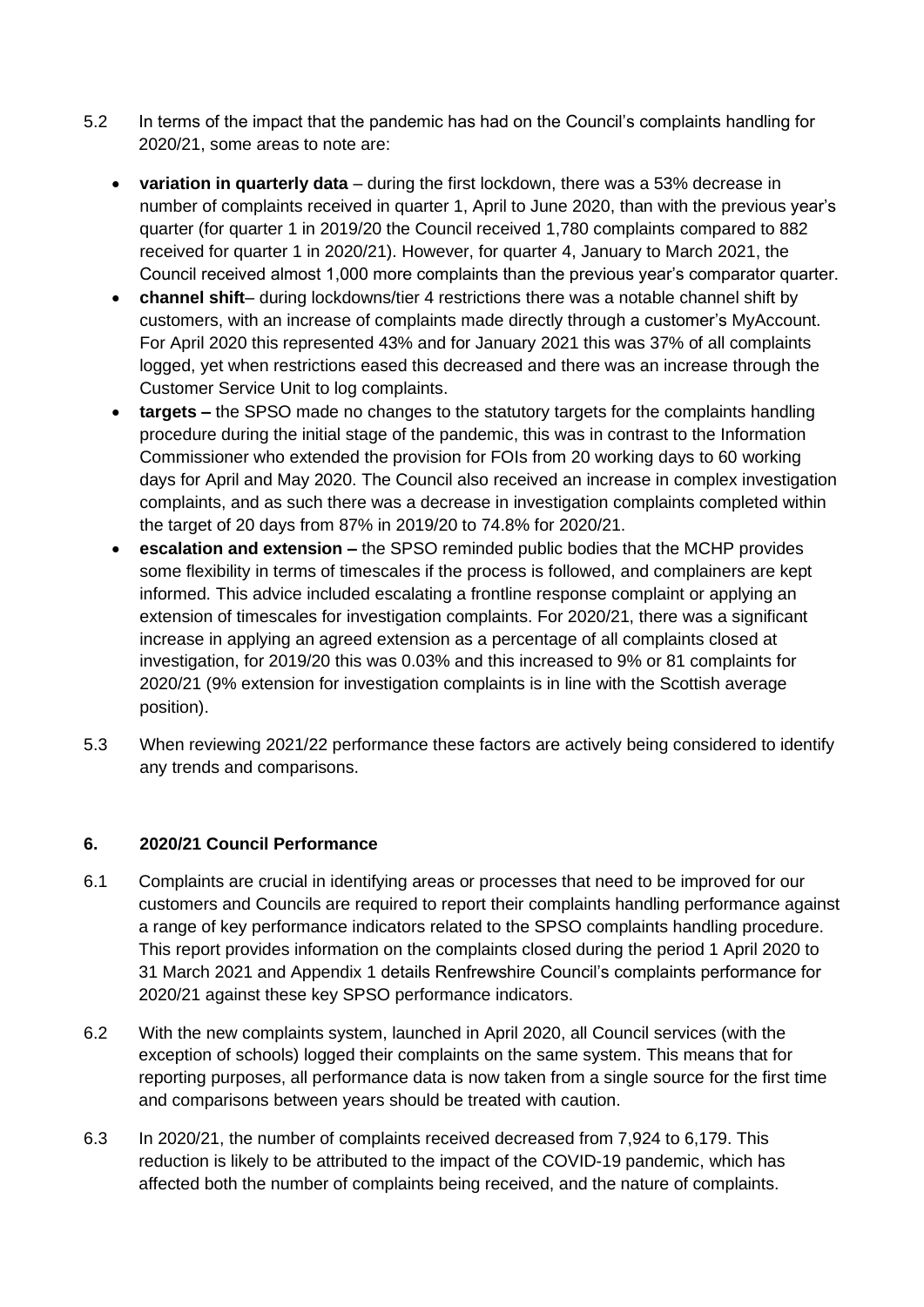- 6.4 The Council strives to ensure that complaints are answered correctly first time and that customers are responded to quickly, and during 2020/21 84.1% of complaints were addressed through a frontline response. 73% of frontline complaints and 74.8% of investigation complaints received were completed within target timescales, this compares with 72% and 87% respectively in 2019/20.
- 6.5 The average time to respond to an investigation complaint was 15 days, which is within the SPSO target of 20 days. As highlighted in previous reports, prior to April 2020, both Environment and Infrastructure and Children's Services used a different system and therefore the Council's average time to complete frontline and investigation complaints performance indicators did not previously include these service areas. Since all services have now moved to use the new system this has resulted in a significant increase in the indicator for frontline complaints - the average time to respond to a frontline response complaint was 10 days, which is above the SPSO target of 5 days. The reasons for the increase in days to respond are being explored and early indications suggest a mixture of longer response times, the impact of COVID-19 both on service provision and on back-office functions and also the roll out of this new system to a high-volume service. Performance for 2021/22 has improved so far, for quarter 1 (April to June 2021) the average time to respond to a frontline response complaint was 5.15 days.
- 6.6 The bar charts below show the service breakdown of total complaints received and those closed within the timescales, during the period 1 April 2020 to 31 March 2021. This is for both frontline response and investigation complaints. The complaints for social work services are included in services provided by Children's Services and the Health and Social Care Partnership (HSCP), whilst the data for the Chief Executive's Service also includes those complaints directly to the Chief Executive. The data for the HSCP has been included in the below bar charts, yet it is excluded in the total Renfrewshire Council position and in the scorecard at appendix 1.

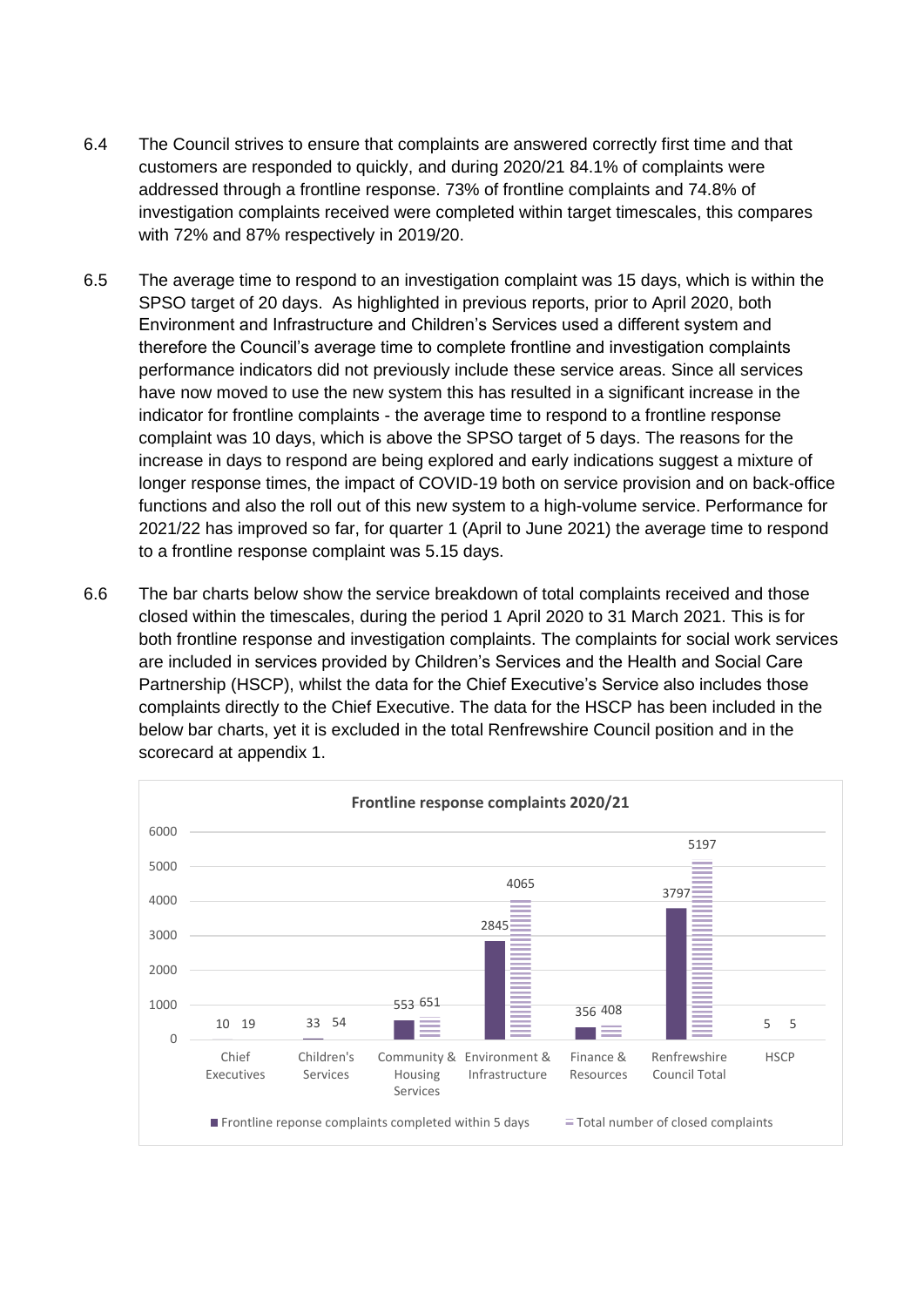6.7 Overall the breakdown of complaints received by services is broadly reflective of the volume of services provided. Environment and Infrastructure delivers the highest volume of frontline Council services, and the most diverse, covering over 270 Council premises, 92,000 households and businesses, collects 155,000 bins each week and supports more than 849 km of roads and transport infrastructure. It is to be expected therefore that the service will receive the highest level of customer interactions. There was also an increase in investigation complaints received by this service in 2020/21, due to a strengthening of the complaints process within the service.



- 6.8 For the indicators that have declined in performance, the reasons will continue to be explored to understand the trends and the impact of COVID impact over time, working closely with services to identify where additional support and guidance is required. Work is also ongoing in partnership between the Council and our system supplier to continue to develop the new complaints system to ensure it meets the needs of all services and allows us to accurately reflect performance. Performance will continue to be closely monitored across all services throughout the year.
- 6.9 Within the capabilities of the new complaints system, customers can also provide comments and compliments. During 2020/21, some of these were in relation to services the Council continued to provide during lockdown or new services/support that were provided during the pandemic. A few examples of these compliments are provided below:
	- "Just to say a very BIG thank you to our Refuse Collectors. Thanks for your prompt service in lifting my missed Brown Bins. And also, for continuing to provide a service during this crisis."
	- "Thank you so much for your time and effort for helping me with my Small Business Bonus Scheme (SBBS) grant application. I really appreciate your help. The staff were kind and very approachable. Thank you."
	- "I would like to thank all the employees who are continuing to work throughout this difficult period in order to support Council services. They are doing a fantastic job."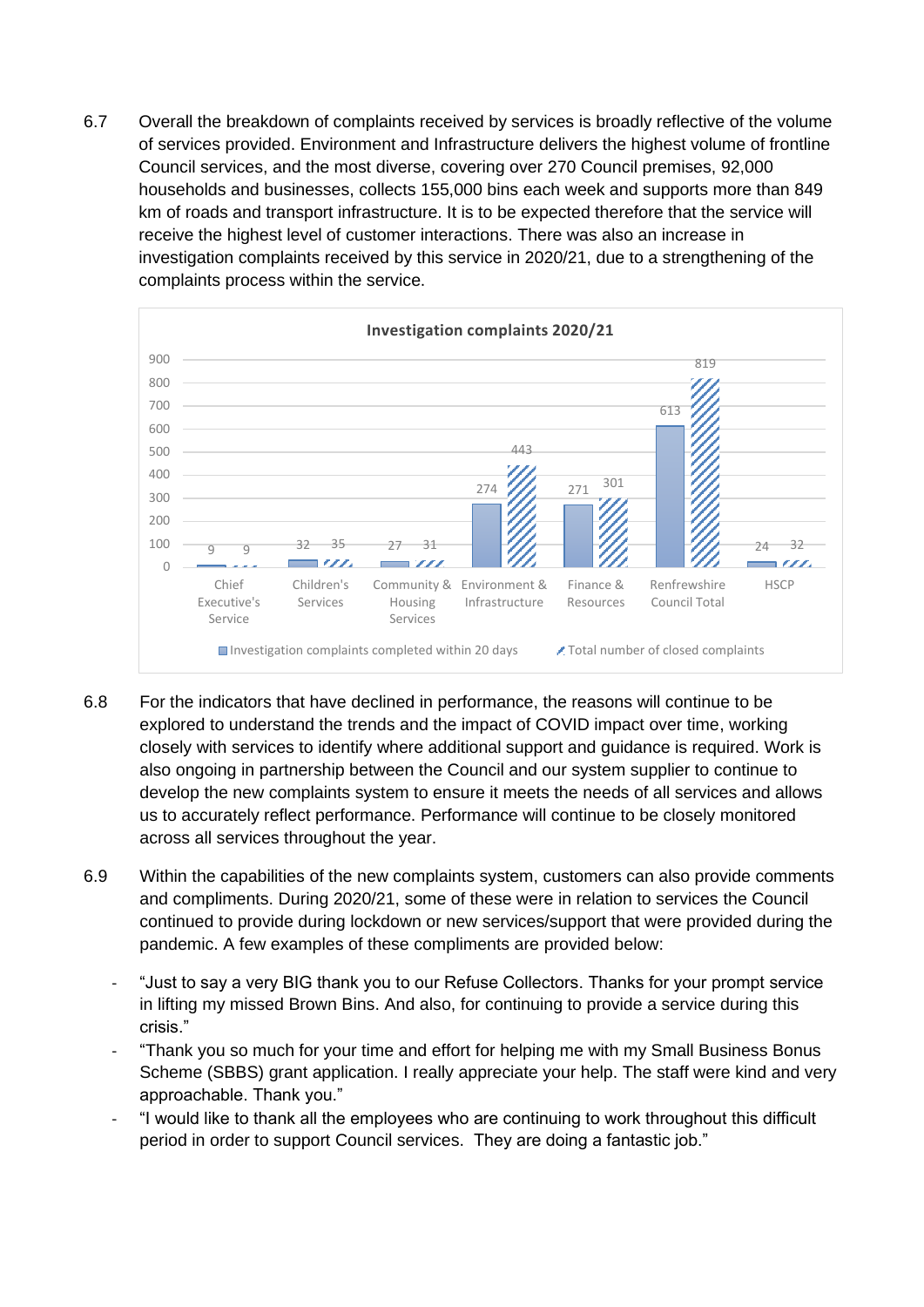"With care and social distancing they just got on with the work [housing repair], keeping us fully informed of what was happening and reassuring us that the problem would be resolved asap, to which they did. All of their team were so helpful. We can't thank them enough."

# **7. Learning from complaints and improving the Council's complaints procedure**

- 7.1 The new complaint system, "Contact Us" went live on 1st April 2020. It is part of the MyAccount platform, allowing current MyAccount users to log, track and receive a response to their complaint or compliment on this single system. Customers not on MyAccount can also still log a complaint online using an online form or by writing, phoning or emailing the Council. As mentioned above, the system was configured to address some of the new national complaints procedure, such as the renaming of frontline complaints and adding the new outcome of resolved complaints.
- 7.2 As the roll out of the new system was carried out during the pandemic, it was supported by online training materials, webinars and a system helpdesk for relevant officers using the new system. Furthermore, it was also agreed to postpone the roll out of the new system to schools and an interim process remains in place.
- 7.3 In preparation for the implementation of the SPSO's revised complaints procedure, additional training materials were developed, highlighting the key changes to the procedure, as well as updated staff guides.
- 7.4 Learning and benchmarking opportunities have continued to be pursued through the Local Authority Complaint Handlers Network (LACHN) and regular meetings with the complaint system supplier occur to identify future developments for the system. The Complaints Development and Review Group continue to meet to identify where additional support and guidance is required, training and learning opportunities for services, and discuss and consult on national developments.

# **8. New statutory developments**

- 8.1 In line with the revised Model Complaints Handling Procedure, the SPSO circulated draft complaints performance indicators for consultation in June 2021. These consist of five core indicators (which are broadly in keeping with the indicators currently reported) and three recommended indicators, which include raising awareness, staff training and customer satisfaction. In conjunction with the internal Complaints Development and Review Group, a response to the consultation has been sent to the Local Authority Complaints Handlers Network who will draft a response to the SPSO on behalf of all Local Authorities. Once the consultation is complete and the indicators published, these will be used to monitor performance for 2021/22 data collection.
- 8.2 In preparation for collating this new return, work is underway to measure the complaints training accessed by employees, either through internal channels (such as the iLearn course), or through external sources. This will also provide an opportunity to develop a programme of training courses and materials that can be shared with officers to continue their professional development in this key area of service delivery.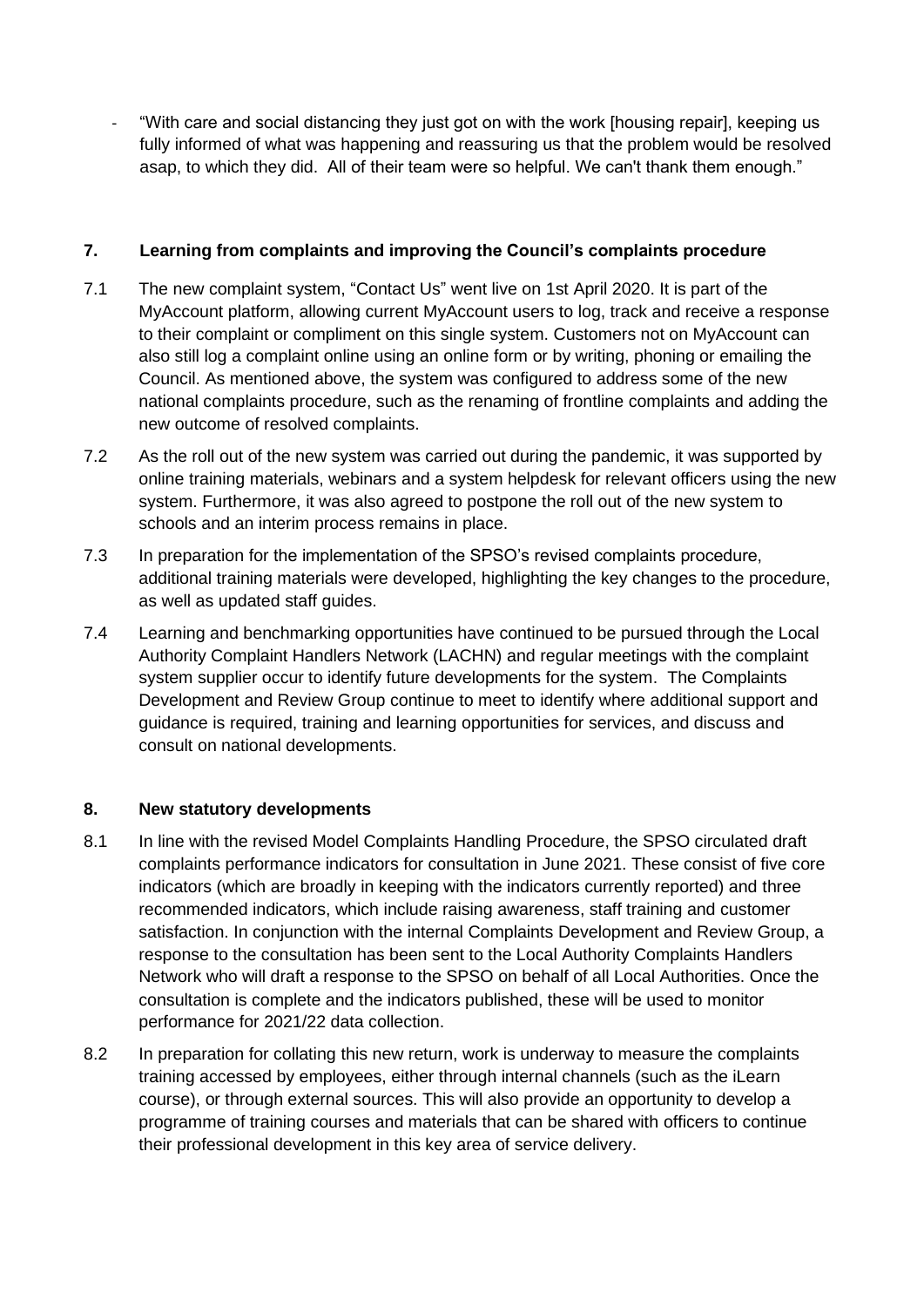#### **Implications of the Report**

- 1. **Financial** none
- 2. **HR & Organisational Development** none

**\_\_\_\_\_\_\_\_\_\_\_\_\_\_\_\_\_\_\_\_\_\_\_\_\_\_\_\_\_\_\_\_\_\_\_\_\_\_\_\_\_\_\_\_\_\_\_\_\_\_\_\_\_\_\_\_\_\_\_\_\_\_\_\_\_\_\_** 

#### 3. **Community/Council Planning –**

We consider our services performance against a number of strategic outcomes to measure how we are delivering better outcomes for our local communities:

Working together to improve outcomes – complaints are monitored under this outcome of the Council Plan and service improvement planning process.

- 4. **Legal** none*.*
- 5. **Property/Assets** *-* none
- 6. **Information Technology** none*.*
- 7. **Equality & Human Rights** *-* The Recommendations contained within this report have been assessed in relation to their impact on equalities and human rights. No negative impacts on equality groups or potential for infringement of individuals' human rights have been identified arising from the recommendations contained in the report because it is for noting only. If required following implementation, the actual impact of the recommendations and the mitigating actions will be reviewed and monitored, and the results of the assessment will be published on the Council's website.
- 8. **Health & Safety** none
- 9. **Procurement** none
- 10. **Risk** none
- 11. **Privacy Impact** none
- 12*.* **Cosla Policy Position** *–* none
- 13. **Climate Risk** none

**List of Background Papers:** Draft 'SPSO Key Performance Indicators for the Model Complaints Handling procedure'

**\_\_\_\_\_\_\_\_\_\_\_\_\_\_\_\_\_\_\_\_\_\_\_\_\_\_\_\_\_\_\_\_\_\_\_\_\_\_\_\_\_\_\_\_\_\_\_\_\_\_\_\_\_\_\_\_\_\_\_\_\_\_\_\_\_\_**

**Author**: *Nicola Irvine-Brown, Chief Executive's Services*

 $\_$  , and the set of the set of the set of the set of the set of the set of the set of the set of the set of the set of the set of the set of the set of the set of the set of the set of the set of the set of the set of th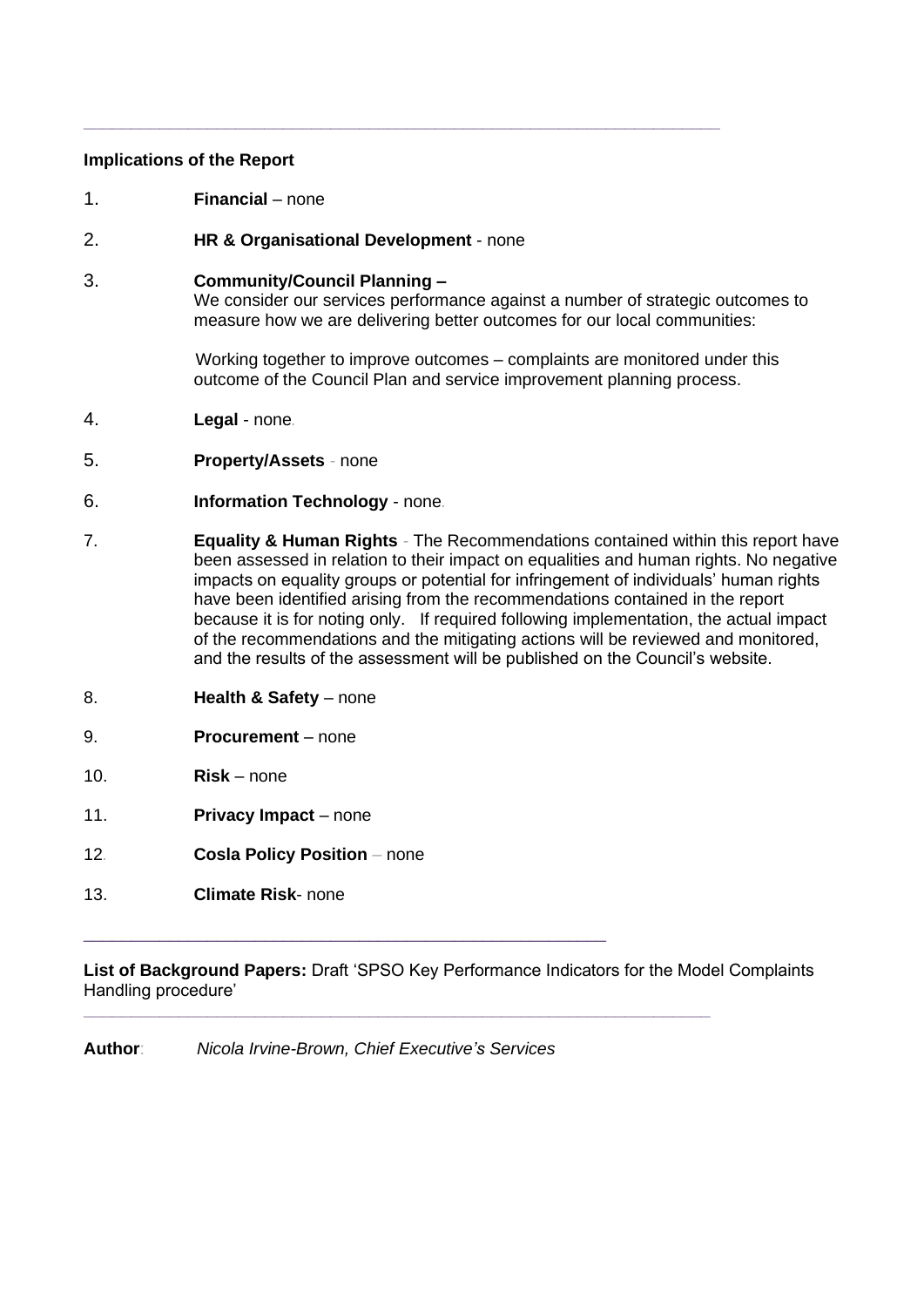# **Appendix 1: Renfrewshire Council Annual Complaints Report SPSO Indicators**



| The total number of complaints received, frontline and<br>investigation                         | 2018/19        | 2019/20      | 2020/21 |
|-------------------------------------------------------------------------------------------------|----------------|--------------|---------|
| Total number of complaints received (open and closed)                                           | 8,200          | 7,924        | 6,179   |
| Number of complaints closed at Frontline Response as a percentage of all complaints             | 89.1%          | 86.8%        | 84.1%   |
| Number of complaints closed at Frontline Response                                               | 7,307          | 6,879        | 5,197   |
| Number of complaints closed at Investigation                                                    | 893            | 1,045        | 819     |
| Number of complaints closed at Investigation as a percentage of all complaints                  | 10.89%         | 13.2%        | 13.2%   |
| Number of complaints closed at Investigation after escalation                                   | $\overline{7}$ | $\mathbf{3}$ | 81      |
| Number of complaints closed at Investigation after escalation as a percentage of all complaints | 0.8%           | 0.03%        | 1.31%   |
| The average time in working days for a full response to complaints at<br>each stage             | 2018/19        | 2019/20      | 2020/21 |
| Average time in working days to respond to complaints at Frontline Response                     | $5.3*$         | $3.3*$       | 10      |